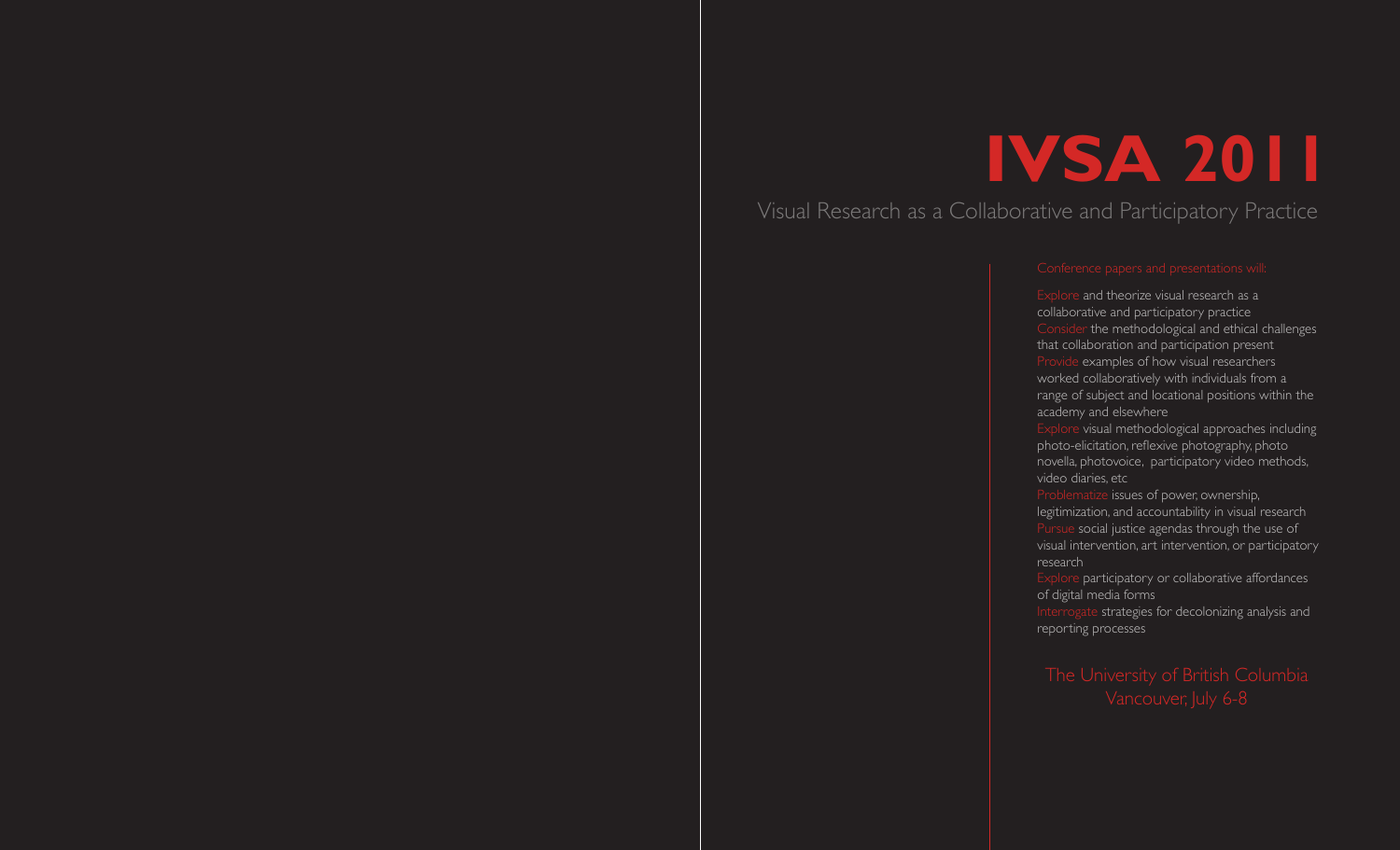## **Conference Committee**

Dr. Donal O Donoghue | Conference Chair

Dr. Dee Britton | Associate Conferenc Chair Dr. Eric Margolis | Associate Conference Chair Fiona MacKellar | Associate Conference Chair

### **Local organizing Committee**

Saroj Chand Scott Cartmill Kalie Fong Kirsty Robbins Fred Brown Robert Hapke

Marie-France Berard Adrienne Boulton Funke Masayuki Iwase Marc Higgins Brooke Costello Chessa Adsit Morris Kimberly Baker Donald MacDougall

#### **Academic Advisory Conference Committee**

Dr. Catherine Burke Dr. Jerome Krase Dr. Luc Pauwels Dr. Sarah Pink

**IVSA Secretary** 

Chris Murrell

**IVSA 2011**

**IVSA Webmaster** Todd Stewart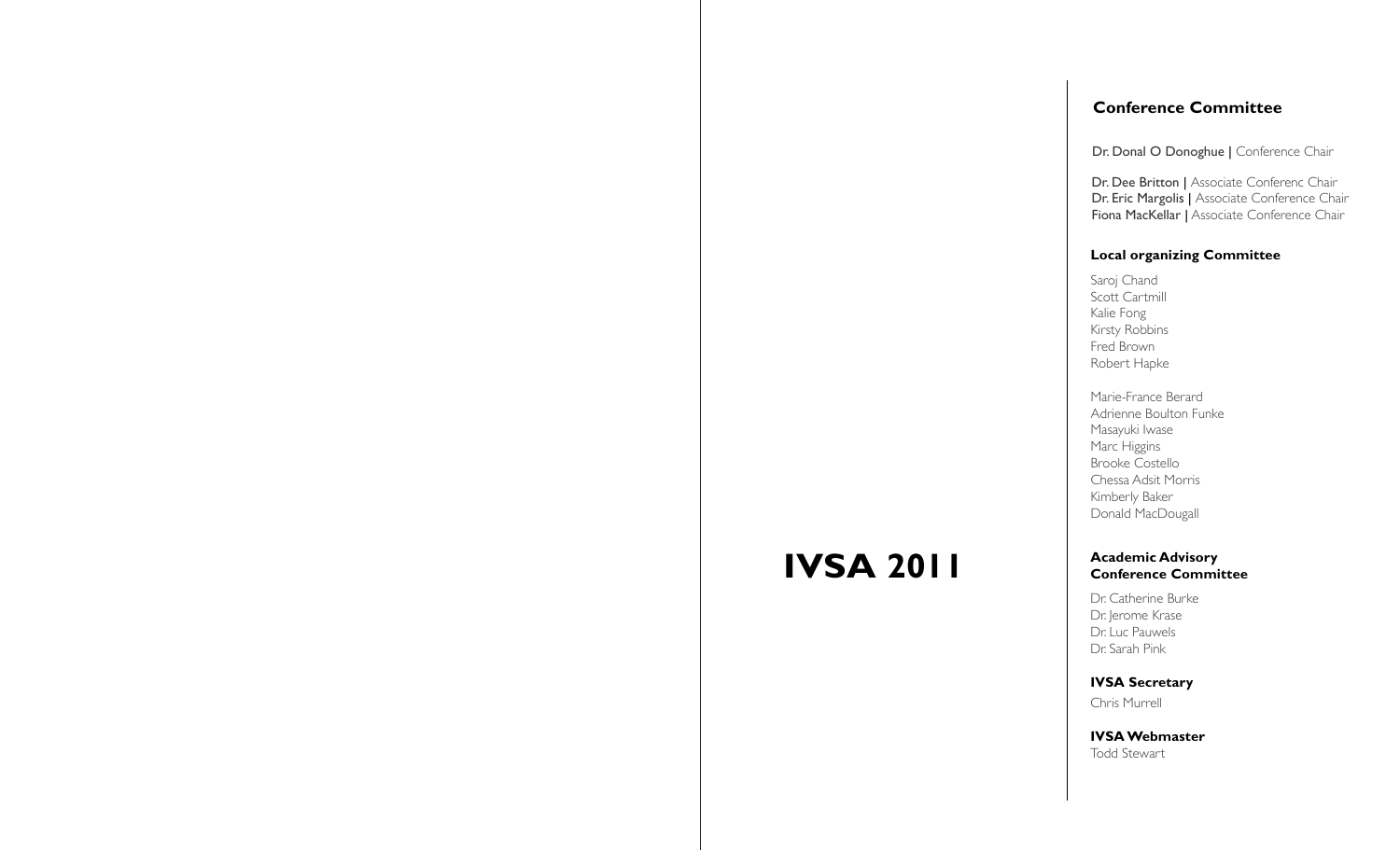## **WELCOME | from the conference chair**

On behalf of the Conference Organizing Committee, I would like to welcome you to the 2011 Annual Conference of the International Visual Sociology Association at the University of British Columbia. We are delighted to host this three-day international conference which features presentations from delegates from more than 20 countries across the world.

The theme of the 2011 Conference is "Visual Research as a Collaborative and Participatory Practice". Visual research is a complex and multifaceted phenomenon. In a world that offers expanded notions of what it means to participate and collaborate, considering visual research as collaborative and participatory proposes new ways of working together and suggests opportunities to think productively about alternative inquiry practices, analytical frames, and dissemination possibilities. The papers presented at the 2011 conference will explore and expand our understandings of visual research as a collaborative and participatory practice, and consider the methodological and ethical challenges that collaboration and participation present in research inquiries. In the spirit of the conference theme, we come together to participate, collaborate, and build relationships in, through, and across the

disciplines that comprise Visual Sociology, Visual Studies and Visual Research. The 2011 IVSA conference offers many highlights including the keynote address by Professor Irit Rogoff, Goldsmiths, University of London, which will consider how "in new models of research and knowledge production we find new participatory modes that do not respond to protocols of participation but invent ways of inhabiting problematics with multiple presences". We are delighted to screen Professor Mieke Bal's and Michelle Williams Gamaker's The Long History of Madness with an introduction by Mieke and Michelle.

We hope that you will have time to explore the UBC campus, the surrounding parklands, and the diverse city of Vancouver. On the campus, located on traditional Musqueam land, and with breathtaking views of the surrounding mountains, ocean, and city, you will find several attractions, including the world-renowned Museum of Anthropology, The Morris and Helen Belkin Gallery, The Beaty Biodiversity Museum, the Nitobe Japanese Memorial Garden (considered to be one of the most authentic Japanese gardens in North America and among the top five Japanese gardens outside of Japan), the Rose Garden, and the Botanical Gardens. UBC is also home to the internationally

acclaimed Chan Centre for Performing Arts. We trust that you will enjoy meeting old friends and making new ones. Along with the IVSA President, Dr. Eric Margolis, I thank you for attending the 2011 IVSA Annual Conference and wish you an enjoyable and productive conference. Welcome to Vancouver and to UBC!

Dr. Donal O'Donoghue The University of British Columbia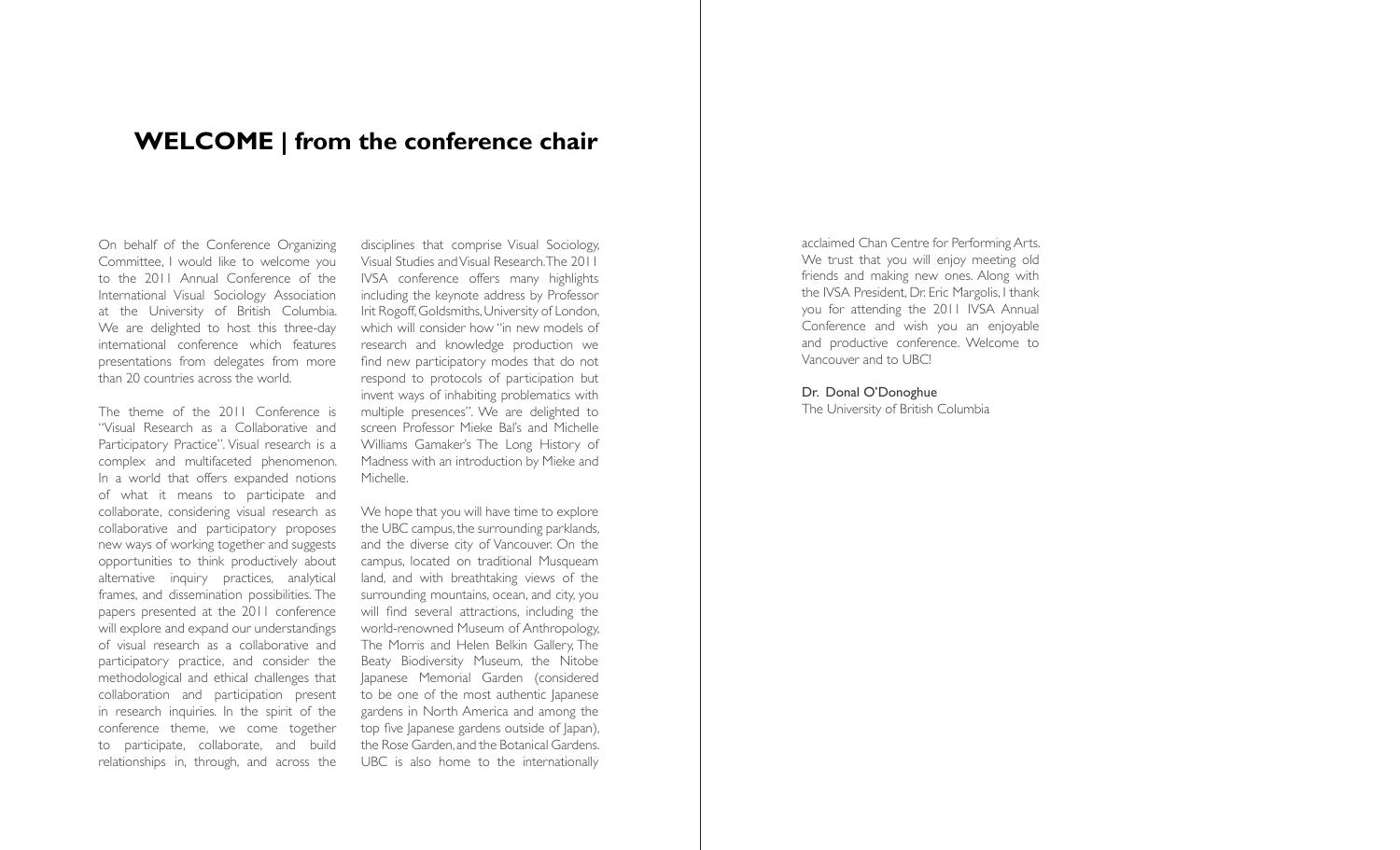## **WELCOME | from the IVSA president**

I would like to welcome everyone to the 2011 annual conference of the International Visual Sociology Association. This year's conference is centered on "Visual research as a collaborative and participatory practice" and promises to be both intellectually stimulating and a lot of fun. A smallish conference like IVSA is a perfect place to make personal contact, and I'm sure faculty and students will find plenty of time to mingle, share coffee, a glass of wine or a meal together.

IVSA is a membership organization and almost all the work is done by volunteers or those of us who consider this to be an essential part of our service in academia. So, first we owe some debts of gratitude to all those who worked tirelessly behind the scenes to make this conference possible.

Very special thanks to my old friend Donal O Donoghue for graciously inviting us to this beautiful university. I would like to thank Donal especially for his intellectual leadership in identifying the theme and keynote speakers for our 2011 meeting, and for building a program that will advance our understanding of, and commitment to visual research as a collaborative and participatory practice. A special thanks also to Fiona MacKellar and the local

organizing committee (Saroj Chand, Scott Cartmill, Kalie Fong, Kirsty Robbins, Fred Brown, Robert Hapke, Marie-France Berard, Adrienne Boulton Funke, Masayuki Iwase, Marc Higgins, Brooke Costello, Chessa Adsit Morris, Kimberly Baker, Donald MacDougall) who were involved in all aspects of conference preparation. Without their work the conference simply would not have taken place. Thanks also to the University of British Columbia for hosting us, and providing work spaces as well as most excellent accommodations for those who chose to stay on campus.

As you know it is a complex and at times a frustrating enterprise to organize an international conference. Thus, special thanks are also due to the officers and board members of IVSA, but especially to Dee Britton who took over as Treasurer in mid-term and helped organize conference registration. I owe a debt of personal thanks to another old friend, Chris Murrell, long a webmistress at my university in Arizona. Through thick and thin Chris has kept our web site up to date. A special thanks to Todd Stewart. He designed our new web site "pro bono"--despite my offers to pay. I have learned that a web site is not a thing but a process, and Todd has been the one endlessly tweaking and revising the web site, while sorting out members' problems with dues and registration, relations with pay pal, and numerous other issues. Wishing you a productive conference,

Eric Margolis Arizona State University

## **Welcome and Opening Remarks**

Wednesday July 6, 9:00-9:30

Dr. Donal O'Donoghue | IVSA Conference Chair Dr. Eric Margolis | IVSA President

Dr. Blye Frank Dean of The Faculty of Education, UBC

Dr. Neil Guppy Head, The Department of Sociology UBC

Dr. Peter Grimmett Head, Department of Curriculum and Pedagogy

Heidi Reitmaier Director of Public Programs, The Vancouver Art Gallery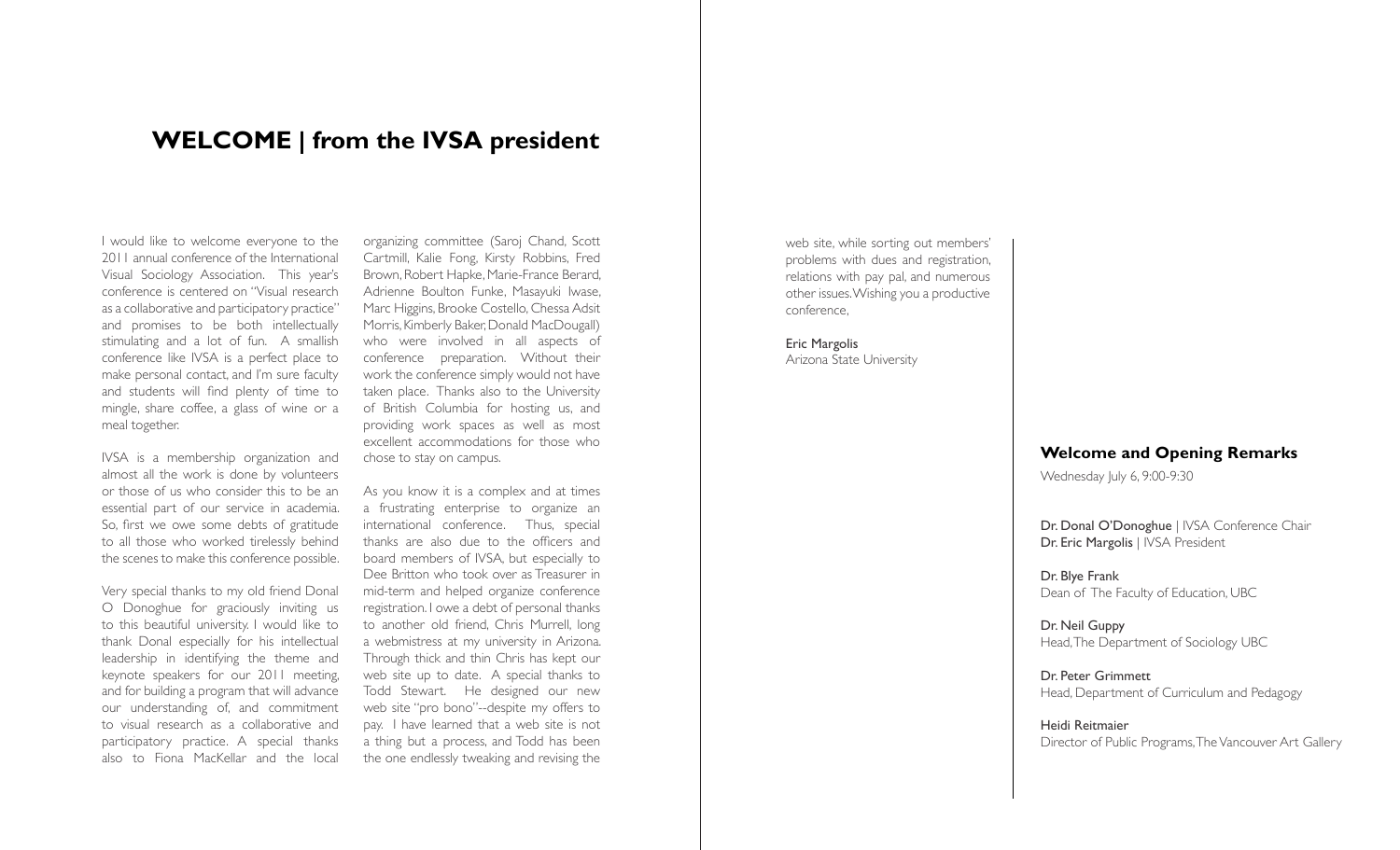## **KEYNOTE | The implicated**

Irit Rogoff is Professor of Visual Cultures at Goldsmiths, University of London, a department she founded in 2002. As a theorist, curator, and writer, her work explores the interaction between the practice of criticism, politics and art. Recent and forthcoming publications include: Museum Culture (1997) and Terra Infirma – Geography's Visual Culture (2001); Unbounded: Limits' Possibilities, Forthcoming, Lukas & Sternberg; TRANSCODING – Cross Cultural Contemporary Arts, Walter Koenig Verlag, Cologne, 2011; Looking Away: Participating Singularities – Ontological Communities - Forthcoming, MIT 2010. Curatorial work includes: De-Regulation with the work of Kutlug Ataman (2005- 8), ACADEMY (2006) and Summit – Non Aligned Initiatives in Education Culture (2007).

#### **The Implicated**

Implicatedness is not guilt, not crime, not justification, not responsibility, not the performance of engagement. Rather an account of entanglement within a complex narrative whose point of departure is not putting forward an analysis. In thinking about 'the curatorial' as a mode of precipitation and of the audience as the implicated, we collapse the distance between objects and subjects, collapse the boundaries that divide and contain, that allow us to be outside of something we might show some concern for but do not feel to be directly imbricated in. Equally in the new models of research and knowledge production we find new particpatory modes that do not respond to protocols of participation but invent ways of inhabiting problematics with multiple presences.

## **FILM SCREENING | A long history of madness**

Mieke Bal is a cultural theorist and critic, and is Royal Netherlands Academy of Arts and Sciences Professor (KNAW). She is based at the Amsterdam School for Cultural Analysis (ASCA), University of Amsterdam. Her areas of interest range from biblical and classical antiquity to 17th century and contemporary art and modern literature, feminism and migratory culture. Her many books include A Mieke Bal Reader (2006), Travelling Concepts in the Humanities (2002) and Narratology (3rd edition 2009). Mieke Bal is also a video-artist, her experimental documentaries on migration include A Thousand and One Days; Colony, and the installation Nothing is Missing. Her work is exhibited internationally. Occasionally she acts as an independent curator. Michelle Williams Gamaker is an artist and current doctoral student in the Department of Art, Goldsmiths. She lives and works in Amsterdam, Netherlands.

#### A Long History of Madness

A Long History of Madness is a feature film based on the 1998 book Mère Folle by French psychoanalyst Françoise Davoine, which stages a confrontation between the analyst and her patients, told as a conflict between the contemporary world and medieval fools. In so doing, the work offers a positive representation of mad (psychotic) people and how both "mad" and "sane" people learn from one another. Utilizing an integration of fiction, documentary and theory, A Long History of Madness is a unique and enthralling journey into the minds of the mad and those designated to cure them.

Professor Mieke Bal | Royal Netherlands Academy of Arts and Sciences Michelle Williams Gamaker | Goldsmiths | University of London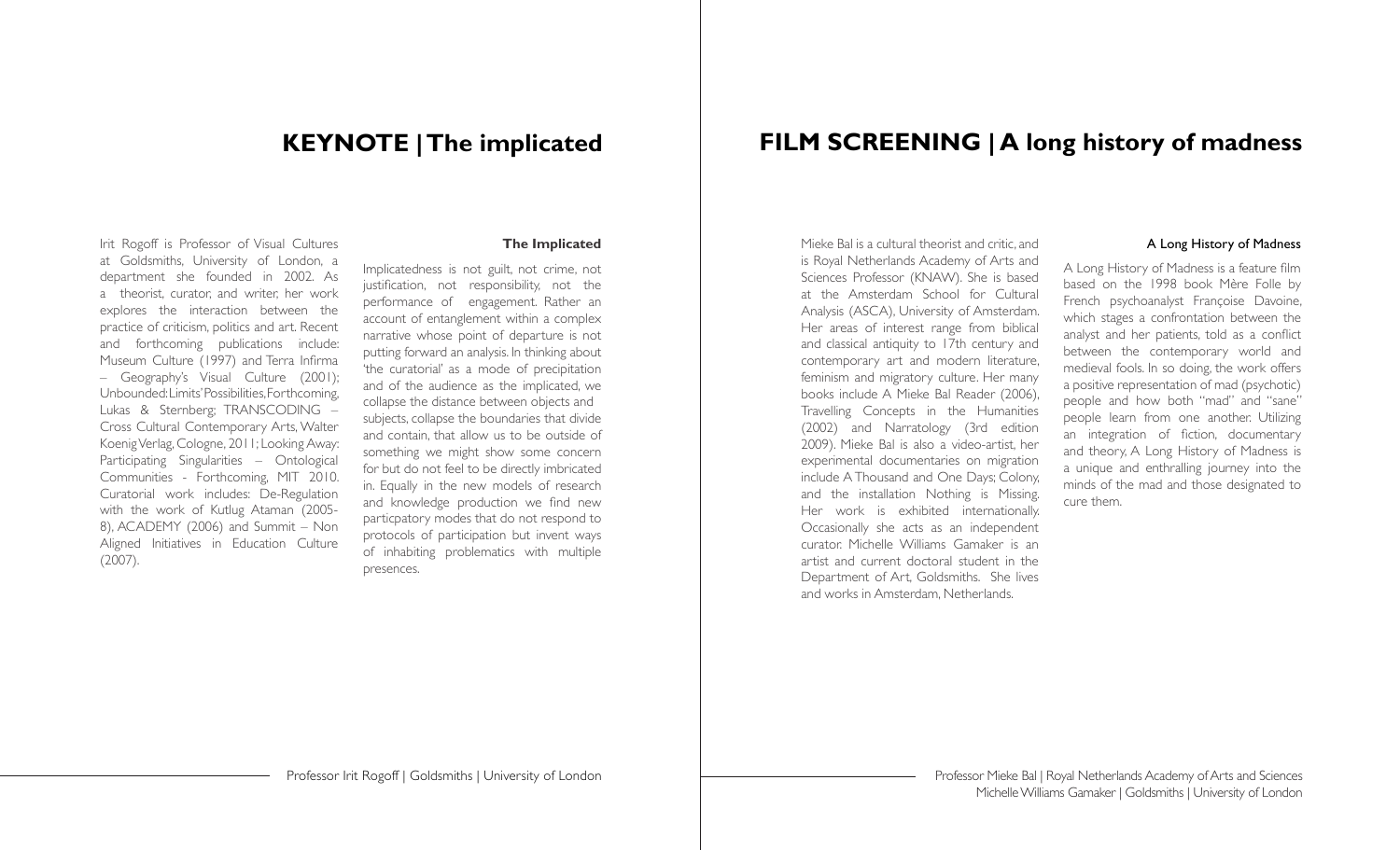# **Wednesday, July 6**

| 9:00-9:30                                                                                                                           | <b>Welcome and opening remarks</b>                                                                                                                                                                                                                                                                                                                                                                                                                                                                                                                                                                                                                                                                                                                                                                                                                                                                            |                                                                                                                                                                                                                                                                                                                                                                                                                                                                                                                                                                                                                                                                                          |                                                                                                                                                                                                                                                                                                                                                                                                                                                                         |                                                                                                                                                                                                                                                                                                                                                                                                                                                                                                                                                                                                                                                                                                                                                                                                                        |  |
|-------------------------------------------------------------------------------------------------------------------------------------|---------------------------------------------------------------------------------------------------------------------------------------------------------------------------------------------------------------------------------------------------------------------------------------------------------------------------------------------------------------------------------------------------------------------------------------------------------------------------------------------------------------------------------------------------------------------------------------------------------------------------------------------------------------------------------------------------------------------------------------------------------------------------------------------------------------------------------------------------------------------------------------------------------------|------------------------------------------------------------------------------------------------------------------------------------------------------------------------------------------------------------------------------------------------------------------------------------------------------------------------------------------------------------------------------------------------------------------------------------------------------------------------------------------------------------------------------------------------------------------------------------------------------------------------------------------------------------------------------------------|-------------------------------------------------------------------------------------------------------------------------------------------------------------------------------------------------------------------------------------------------------------------------------------------------------------------------------------------------------------------------------------------------------------------------------------------------------------------------|------------------------------------------------------------------------------------------------------------------------------------------------------------------------------------------------------------------------------------------------------------------------------------------------------------------------------------------------------------------------------------------------------------------------------------------------------------------------------------------------------------------------------------------------------------------------------------------------------------------------------------------------------------------------------------------------------------------------------------------------------------------------------------------------------------------------|--|
| $9:30 - 10:30$                                                                                                                      | <b>Keynote Address</b> Buchanan - A101 -                                                                                                                                                                                                                                                                                                                                                                                                                                                                                                                                                                                                                                                                                                                                                                                                                                                                      |                                                                                                                                                                                                                                                                                                                                                                                                                                                                                                                                                                                                                                                                                          | Professor Irit Rogoff   Professor of Visual Cultures<br>Goldsmiths   University of London   UK                                                                                                                                                                                                                                                                                                                                                                          |                                                                                                                                                                                                                                                                                                                                                                                                                                                                                                                                                                                                                                                                                                                                                                                                                        |  |
| 10:30                                                                                                                               | Coffee-Break & Refreshments                                                                                                                                                                                                                                                                                                                                                                                                                                                                                                                                                                                                                                                                                                                                                                                                                                                                                   |                                                                                                                                                                                                                                                                                                                                                                                                                                                                                                                                                                                                                                                                                          |                                                                                                                                                                                                                                                                                                                                                                                                                                                                         |                                                                                                                                                                                                                                                                                                                                                                                                                                                                                                                                                                                                                                                                                                                                                                                                                        |  |
| $11:00-1:00$                                                                                                                        | <b>PANEL I - B210</b>                                                                                                                                                                                                                                                                                                                                                                                                                                                                                                                                                                                                                                                                                                                                                                                                                                                                                         | <b>PANEL 2 - B209</b>                                                                                                                                                                                                                                                                                                                                                                                                                                                                                                                                                                                                                                                                    | <b>PANEL 3 - B141</b>                                                                                                                                                                                                                                                                                                                                                                                                                                                   | <b>PANEL 4 - B318</b>                                                                                                                                                                                                                                                                                                                                                                                                                                                                                                                                                                                                                                                                                                                                                                                                  |  |
| place-based disadvantage<br>Negotiating Resilience Project<br>University, Canada<br>boundary crossing research<br>cultural research | Theoretical and Methodological Issues of Visual Research<br>Chair: Luc Pauwels, University of Antwerp, Belgium<br>I. The functional role of images: A typology of image use<br>among archaeologists, architects, art historians and artists<br>Joan E. Beaudoin, Wayne State University, US<br>2. The reality effects of research: Using arts-based methods<br>to promote the benefits of research addressing settings of<br>Deborah Warr, Marnie Badham, James Oliver, Rose Mann &<br>Lachlan Macdowall, University of Melbourne, Australia<br>3. Analysing image-based data using grounded theory: The<br>Linda Liebenberg, Michael Ungar, Nora Didkowsky, Dalhousie<br>4. The visual image as discussion point: Increasing validity in<br>Linda Liebenberg, Dalhousie University, Canada<br>5. Disclosing the Internet as a field for multimodal social and<br>Luc Pauwels, University of Antwerp, Belgium | Visual Research, History, and Identity Formation<br>Chair: Fiona MacKellar, The University of British<br>Columbia, Canada<br>I. Take a note, dear' - using cartoons in a photo-<br>elicitation inquiry<br>Úna Ni Bhroiméil, Mary Immaculate College, University<br>of Limerick, Ireland<br>2. Approaching the 'Refugee Gaze' as a category of<br>discussion<br>Lynda Mannik., Queen's College, Memorial University of<br>Newfoundland, Canada<br>3. From historical artifact to visual token: An<br>exploration of the re/de-contextualization of<br>historical photographs that are employed in<br>documentary cinema<br>Fiona MacKellar, The University of British Columbia,<br>Canada | Visual Intersections: Collaborative Work with<br>Siblings on Memory and the Photographic<br>Chair: Susann Allnutt, McGill University<br>I. Place is a story happening many times:<br>Research with siblings<br>Susann Allnutt, McGill University, Canada<br>2. Still stands the house: Family photos in<br>sibling research<br>Claudia Mitchell, McGill University, Canada<br>3. Reconfiguring the family album: One photo,<br>three sisters<br>Ann Smith, South Africa | Political and Cultural Activism Today<br>Chair: Heinz Nigg, University of Berne, Switzerland<br>I. Photographs and silhouettes: Visual politics in<br>Argentina<br>Daniela Gutierrez, Educación y Sociedad, FLACSO,<br>Buenos Aires, Argentina<br>2. Creating a watch for visual censorship/Hellas<br><b>WVCH</b><br>Yannis Ziogas, University of Western Macedonia,<br>Floring, Hellas, Greece<br>3. The Muslim Self Portrait project<br>Todd Drake, University of North Carolina at Chapel<br>Hill, US<br>4. Visual aspects of web based communities as<br>agents for social and political change<br>Azadeh Emadi, University Auckland, New Zealand<br>5. The Greek social movement paradigm of the<br>"post-December 2008" era<br>Constanting Vassalou and Andreas Vlazakis, Panteion<br>University, Athens, Greece |  |
| $1:00-2:30$<br>1:30                                                                                                                 | Lunch-Break<br><b>Gallery talk</b> (optional)                                                                                                                                                                                                                                                                                                                                                                                                                                                                                                                                                                                                                                                                                                                                                                                                                                                                 |                                                                                                                                                                                                                                                                                                                                                                                                                                                                                                                                                                                                                                                                                          |                                                                                                                                                                                                                                                                                                                                                                                                                                                                         | Material Witness: Mario Garcia Torres   Konrad Wendt at the Morris and<br>Helen Belkin Gallery   1825 Main Mall   University of British Columbia                                                                                                                                                                                                                                                                                                                                                                                                                                                                                                                                                                                                                                                                       |  |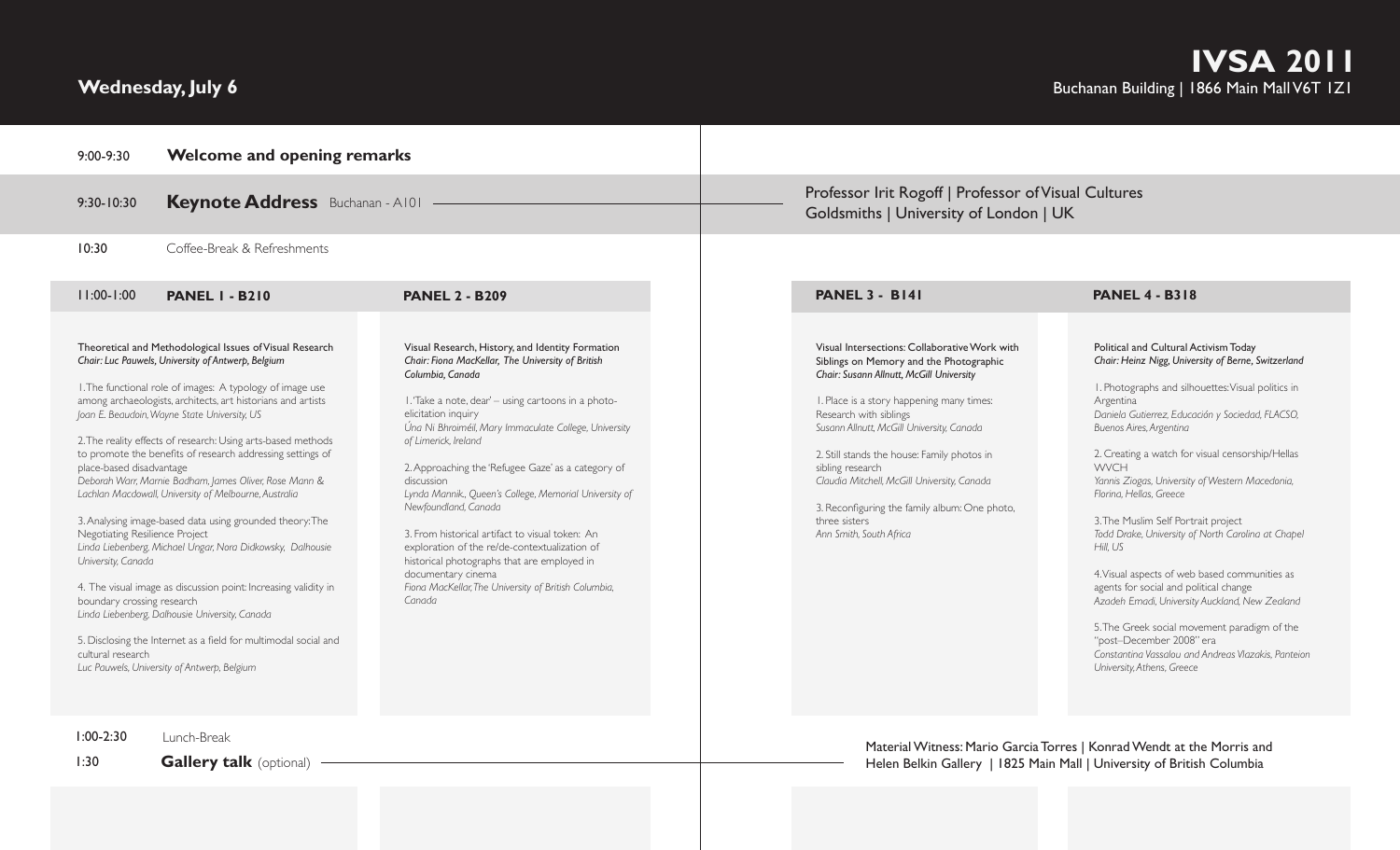| <b>PANEL I - B210</b><br>$2:30-4:30$                                                                                                                                                                                                                                                                                                                                                                                                                                                                                                                                                                                                                                                                              | <b>PANEL 2 - B209</b>                                                                                                                                                                                                                                                                                                                                                                                                                                                                                                                                                                                                                                                                                                                                                             | <b>PANEL 3 - B141</b>                                                                                                                                                                                                                                                                                                                                                                                                                                                                                                                                                                                                                                                                                                                                                                                                                                                                                                                                                                                                                                                                                                                                                                                                                                                                                                                                                                                    | <b>PANEL 4 - B318</b>                                                                                                                                                                                                                                                                                                                                                                                                                                                                                                                                                                                                                                                                                                                                                                                                                     |
|-------------------------------------------------------------------------------------------------------------------------------------------------------------------------------------------------------------------------------------------------------------------------------------------------------------------------------------------------------------------------------------------------------------------------------------------------------------------------------------------------------------------------------------------------------------------------------------------------------------------------------------------------------------------------------------------------------------------|-----------------------------------------------------------------------------------------------------------------------------------------------------------------------------------------------------------------------------------------------------------------------------------------------------------------------------------------------------------------------------------------------------------------------------------------------------------------------------------------------------------------------------------------------------------------------------------------------------------------------------------------------------------------------------------------------------------------------------------------------------------------------------------|----------------------------------------------------------------------------------------------------------------------------------------------------------------------------------------------------------------------------------------------------------------------------------------------------------------------------------------------------------------------------------------------------------------------------------------------------------------------------------------------------------------------------------------------------------------------------------------------------------------------------------------------------------------------------------------------------------------------------------------------------------------------------------------------------------------------------------------------------------------------------------------------------------------------------------------------------------------------------------------------------------------------------------------------------------------------------------------------------------------------------------------------------------------------------------------------------------------------------------------------------------------------------------------------------------------------------------------------------------------------------------------------------------|-------------------------------------------------------------------------------------------------------------------------------------------------------------------------------------------------------------------------------------------------------------------------------------------------------------------------------------------------------------------------------------------------------------------------------------------------------------------------------------------------------------------------------------------------------------------------------------------------------------------------------------------------------------------------------------------------------------------------------------------------------------------------------------------------------------------------------------------|
| Visual Ethnography as a Collaborative and<br>Participative Practice - Part I:<br>Chair: Rochelle Woodley-Baker<br>University of South Australia<br>I. Seeing through trauma<br>Heather Winter, Melbourne University and Ngarinyin<br>Aboriginal Corporation<br>2. Tourist photography: Performance,<br>memory and narrative<br>Theopisti Stylianou-Lambert, Cyprus University of<br>Technology, Cyprus<br>3. Visual ethnography as transformative social<br>praxis: Images for un-othering the 'Other'<br>Stephanie Skourtes, The University of British<br>Columbia. Canada<br>4. Visual ethnography as a collaborative and<br>participative practice<br>Rochelle Woodley-Baker, University of South<br>Australia | Participatory Approaches in Community-based<br>Research<br>Chair: Eun G. Park, McGill University, Canada<br>I. Participatory approach in community-based<br>archives<br>Eun G. Park, McGill University, Canada<br>2. Young people, digital archiving and social media<br>sites<br>Gerry Bloustien, University of Southern Australia<br>3. Community health care workers as knowledge<br>producers: Re-making, re-coding and re-using Visual<br>texts<br>Naydene deLange, Nelson Mandela Metropolitan<br>University, South Africa and Claudia Mitchell, McGill<br>University, Canada<br>4. What do you want us to do, and who is it really<br>for? Tensions in using visual methods with socially<br>excluded young people and communities<br>EJ Milne, University of Stirling, UK | Using Collaborative and Participatory Visual<br>Methodologies for International Investigations<br>of Youthful Thriving<br>Chair: Catherine Ann Cameron,<br>The University of British Columbia<br>I. A critical appraisal of cross-cultural visual<br>research: Picturing anti-oppressive research<br>and political listening<br>Carolyn Brooks, University of Saskatchewan,<br>Canada<br>2. If everyone copies me Thailand will be so<br>much better off': The power of irony in<br>youth conversation<br>E. Leslie Cameron, Lea Hedman, Carthage College,<br>US; Nora Didkowsky, Dalhousie University, Canada;<br>Sombat Tapanya, Chiang Mai University, Thailand;<br>Catherine Ann Cameron, UBC, Canada<br>3. Storytelling to promote literacy, wellbeing,<br>and hope with secondary students who have<br>experienced interrupted education and forced<br>migration<br>Koreen Geres, University of Saskatchewan, Canada<br>4. Contributions of socio-emotional associations<br>with family and community to youth resilience<br>Cindy Lau, UBC, Canada; Linda Theron, North-<br>West University, South Africa; C.A. Cameron, UBC,<br>Canada<br>5. Youth spaces and places: Understanding the<br>marginalisation of youth in physical contexts<br>Linda Liebenberg, Dalhousie University, Canada;<br>Linda Theron, North-West University, South Africa;<br>Michael Ungar, Dalhousie University, Canada | Visual Research and Historical<br>Consciousness<br>Chair: Eric Margolis,<br>Arizona State University, US<br>I. Photo-forensics - understanding<br>the information embedded in<br>photographs<br>Jeremy Rowe, Arizona State<br>University, US<br>2. Travelling photographic histories:<br>From 1950s Cape Town to Britain,<br>and back<br>Darren Newbury, Birmingham City<br>University, UK<br>3. Photographs from the<br>martial law in Poland as a<br>source of knowledge about the<br>communism, 20 years after its fall<br>Maciej Mysliwiec, University of<br>Science and Technology, Krakow,<br>Poland<br>4. Red Lion Square 1974:<br>Photographs of a demonstration<br>Carol Wolkowitz, University of<br>Warwick, UK<br>5. Visual criminology: Public<br>torture lynchings<br>Lorenzo Natal, University of Milano-<br>Bicocca, Italy |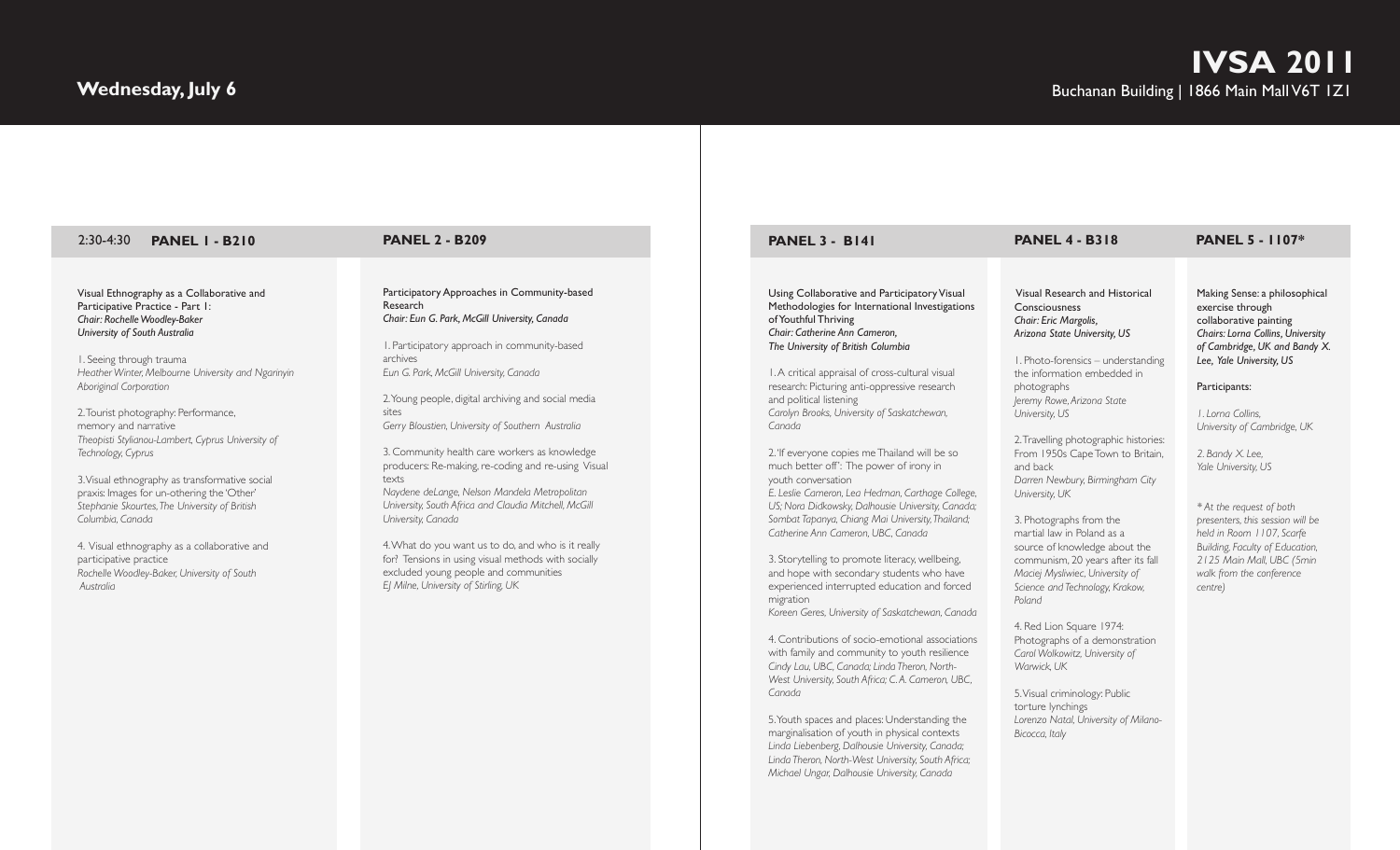## **Thursday, July 7**

**PANEL 1 - B304 PANEL 2 - B318** 8:30-10:30

Unraveling the Research Value of Youth Video Productions: Which Kids, What Videos, for Whom and to What Effect? *Chairs: Richard Chalfen, Temple University & Center on Media and Child Health, Children's Hospital Boston, Harvard Medical School, and Jon Wagner, University of California, Davis.*

1. Youth video production as dialogic self and identitymaking *Wendy Luttrell, The Graduate Center of The City University of New York*

2. Reconstruction: video editing as visual analysis *David Chapin, and Rondi Silva, The Graduate Center of The City University of New York*

3. Youth empowering youth: Making media for themselves *Rachel Kulick,The New School and CUNY Graduate Center* 

4. FLIPped: Young people as social analysts *Victoria Restler, The Graduate Center of The City University of New York*

Visual Research Methodologies: Expanding the Canon *Chair: Marc Higgins, The University of British Columbia*

1. Turning the lens inward: Video-auto-ethnography as a tool for critical self-reflexivity. *Marc Higgins, The University of British Columbia, Canada*

2. Hunting and gathering: Experimental walks and colour grid response. *Jackie Calderwood, De Montfort University, UK.*

3. A métissage of landscape interpretation and life writing *Anita Sinner, Concordia University, Canada*

4. Exploring gender in the city: Assumptions, complications, and epiphanies. *Rickie Sanders, Temple University, and Loreley Gomez Garcia, Federal University of Paraíba, Brazil*

5. Image-enabled discourse: A conceptual framework. *Jaime Snyder, Syracuse University*

#### **PANEL 3 - B213 PANEL 4 - B142**

Visual Sociology: International Practices, Debates and Perspectives *Chair: Luc Pauwels, University of Antwerp, Belgium*

1. Can the logic of images be helpful in empirical research? Some empirically based answers from a methodological point of view *Aglaja Przyborski, Maria Schreiber, University of Vienna, Austria*

2. Theoretical fields of visual methods. Breaking-potential of auto-photography and photo-elicitation interview as an opportunity to investigate macro-structural aspects of everyday social practices. *Łukasz Rogowski, Adam Mickiewicz University, Poznań, Poland*

3.The construction of image content coding procedure as a result of theoretical and methodological decisions. The announcement from research field *Maciej Frąckowiak, Adam Mickiewicz University, Poznan, Poland*

4. Visual Sociology in India: Challenges and Possibilities" *Ashish Kumar Das, Jawaharlal Nehru University, India*

Making Meaning Together: Cultivating Audience Participation in Producing Research Outcomes *Chair: Michael Muetzelfeldt, University of Melbourne, Australia* 

1. Layering and dwelling: Inviting audience participation in meaning-making *Genevieve Noone, University of New England, Australia*

2. Photographic knowledge and qualitative research: An aesthetic dimension of social research *Roberto Fernández Universidad de Chile and Pablo Hermansen Pontificia Universidad Católica de Chile*

3. Navigating practical and ritual risk in fields of work, leisure and drama *Michael Muetzelfeldt, University of Melbourne, Australia*

4. Seeing, seeking and making meaning: A journey through the visual *Kristen P. Goessling, The University of British Columbia, Canada*

10:30 Coffee-Break & Refreshments

11:00-1:30 **Introduction to, and screening of the film | A Long History of Madness** Professor Mieke Bal | Royal Netherlands Academy of Arts and Sciences & Michelle Buchanan - A101

1:00-2:30 Lunch-Break

Williams Gamaker | Goldsmiths | University of London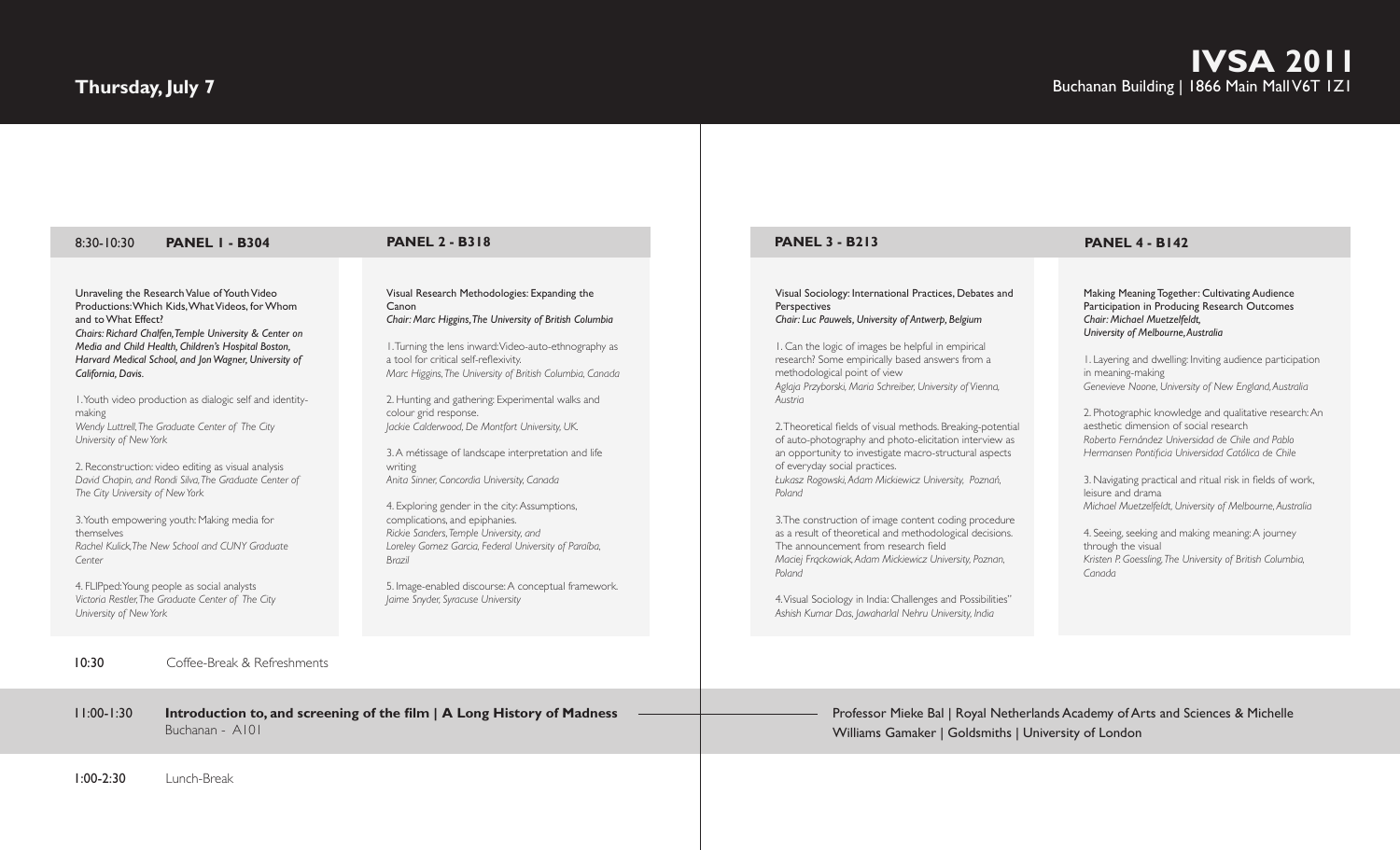# **Thursday, July 7**

| $2:30-4:30$<br><b>PANEL I - B304</b>                                                                                                                                                                                                                                                                                                                                                                                                                                                                                 | <b>PANEL 2 - B318</b>                                                                                                                                                                                                                                                                                                                                                                                                                                                                                                                                                                                                                                                                                                                                                                                                                                                               | <b>PANEL 3 - B213</b>                                                                                                                                                                                                                                                                                                                                                                                                                                                                                                                                                                                                                                                                                                                                                                                                                                                                                             | <b>PANEL 4 - B142</b>                                                                                                                                                                                                                                                                                                                              |
|----------------------------------------------------------------------------------------------------------------------------------------------------------------------------------------------------------------------------------------------------------------------------------------------------------------------------------------------------------------------------------------------------------------------------------------------------------------------------------------------------------------------|-------------------------------------------------------------------------------------------------------------------------------------------------------------------------------------------------------------------------------------------------------------------------------------------------------------------------------------------------------------------------------------------------------------------------------------------------------------------------------------------------------------------------------------------------------------------------------------------------------------------------------------------------------------------------------------------------------------------------------------------------------------------------------------------------------------------------------------------------------------------------------------|-------------------------------------------------------------------------------------------------------------------------------------------------------------------------------------------------------------------------------------------------------------------------------------------------------------------------------------------------------------------------------------------------------------------------------------------------------------------------------------------------------------------------------------------------------------------------------------------------------------------------------------------------------------------------------------------------------------------------------------------------------------------------------------------------------------------------------------------------------------------------------------------------------------------|----------------------------------------------------------------------------------------------------------------------------------------------------------------------------------------------------------------------------------------------------------------------------------------------------------------------------------------------------|
| What's Participatory about Participatory Video?<br>Critical Perspectives on Using Participatory Video<br>in Research.<br>Chair: Claudia Mitchell, McGill University, Canada<br>Participants:<br>EJ Milne, The University of Stirling<br>Gerry Bloustien, University of Southern Australia.<br>Kyung-Hwa (Kay) Yang, McGill University, Canada<br>Lisa M Nunn, University of San Diego<br>Naydene DeLange, Nelson Mandela Metropolitan<br>University, South Africa and Claudia Mitchell, McGill<br>University. Canada | Getting your Hands Dirty: Visual Research Methods<br>as Experiential Learning<br>Chair: Laura Lorenz,<br>Brandeis University, Waltham, MA, USA<br>I. You want to do what? One student's journey using<br>visual methods to bridge theory and community<br>research<br>Alexis Mann, Brandeis University, Waltham, MA, USA<br>2. The making of 'Tales of Two Cities': Learning process<br>and outcomes for undergraduate students.<br>Stephen Svenson, University of Waterloo, Canada<br>3. Documentary film: Imagining, teaching and making.<br>Douglas Harper, Duguesne University, Pittsburgh, PA, USA<br>4. Ethical issues and dilemmas in participatory research.<br>Kim Rasmussen, Roskilde University, Denmark<br>5. Using Visual, participatory research to critique the<br>psychosocial effects of social media<br>Theresa R. White, California State University, Northridge | Visual Research Practices and the Built Environment:<br>Theoretical and Methodological Issues<br>Chair: Michael Muetzelfeldt,<br>University of Melbourne, Australia<br>I. Reconceptualizing the street: A reminder from the<br>third dimension<br>David Schalliol, University of Chicago<br>2. Life in boys' schools: What it means to experience<br>school spatially<br>Donal O Donoghue and Marie-France Berard, The University<br>of British Columbia, Canada<br>3. Filming places and performances: taking aim at the<br>heart of the dialectics of interpretation in videographic<br>research<br>Peter Dirksmeier. Ilsc Helbrecht, and Ulrke Mackrodt.<br>Humboldt-Universität zu. Berlin<br>4. In Sight: visualizing relationships in daily life<br>John Grady, Wheaton College, MA, US<br>5. The study of homes as visual research: What the eye<br>cannot see<br>Anna Pechurina, Teesside University, UK. | The Archive as Practice<br>Chair: Trudi Lynn Smith<br>I. Between intervals and disparities<br>Lynda Gammon<br>2. The photograph as event: 562 Fisgard.<br>Trudi Lynn Smith<br>3. Looking for Petechanup: imagining identity<br>through the archive<br>Andrea N. Walsh<br>4. Social art practice and the archive: A discussion<br>Fiona P. McDonald |

5:30-7:30 **IVSA RECEPTION** Sage Bistro, 6331 Crescent Road, UBC

with invited speaker Dr. Jo-Anne Dillabough | David Lam Chair of Multicultural Education | University of British Columbia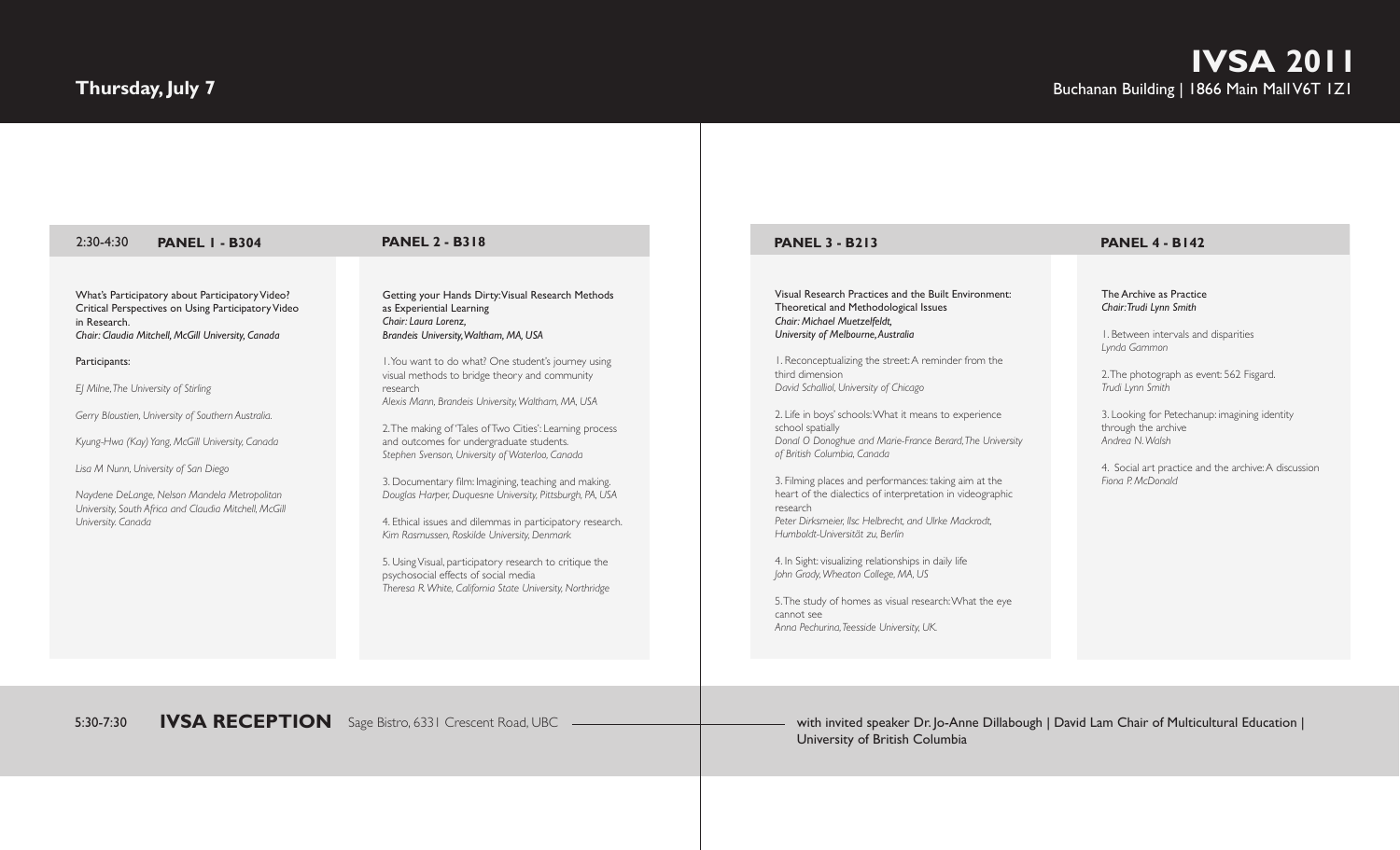5. The making of covered (women and tattoos): Documentary video as feminist ethnography *Beverly Yuen Thompson, Siena College*

*Pedagogic Institute, Kyrgyzstan*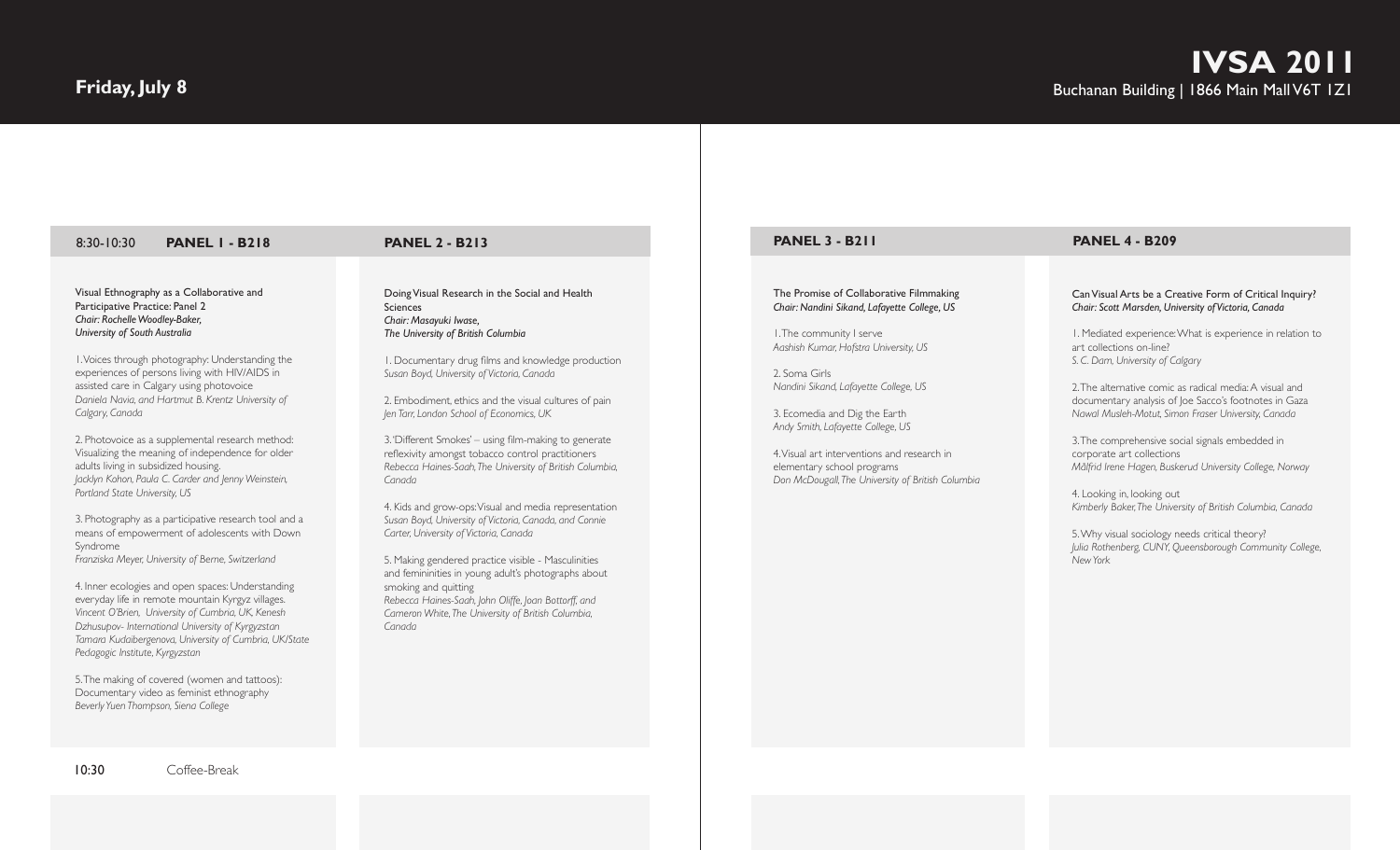| <b>PANEL 3 - B211</b>                                                                                                                                                                                                                                                                                                                                                                                                                                                                                                                                                                                                                                                                                                  |
|------------------------------------------------------------------------------------------------------------------------------------------------------------------------------------------------------------------------------------------------------------------------------------------------------------------------------------------------------------------------------------------------------------------------------------------------------------------------------------------------------------------------------------------------------------------------------------------------------------------------------------------------------------------------------------------------------------------------|
| Visual Research in Education<br>Chair: Eric Margolis, Arizona State University<br>I. Participatory film-based narrative methodology<br>Adrienne Boulton-Funke, The University of British<br>Columbia, Canada<br>2. HIV and AIDS education: Teachers in Tanzania<br>Lesley Wood, Nelson Mandela Metropolitan University,<br>South Africa, Naydene de Lange, Nelson Mandela<br>Metropolitan University, South Arfica Kitila Mkumbo,<br>University of Dar Es Salaam, Tanzania<br>3. "The Little White Schoolhouse."<br>E. Lisa Panayotidis and Paul Stortz, The University of<br>Calgary, Canada<br>4. Reflections and shadows: Ethical issues in<br>pedagogical documentation<br>Pat Tarr, University of Calgary, Canada |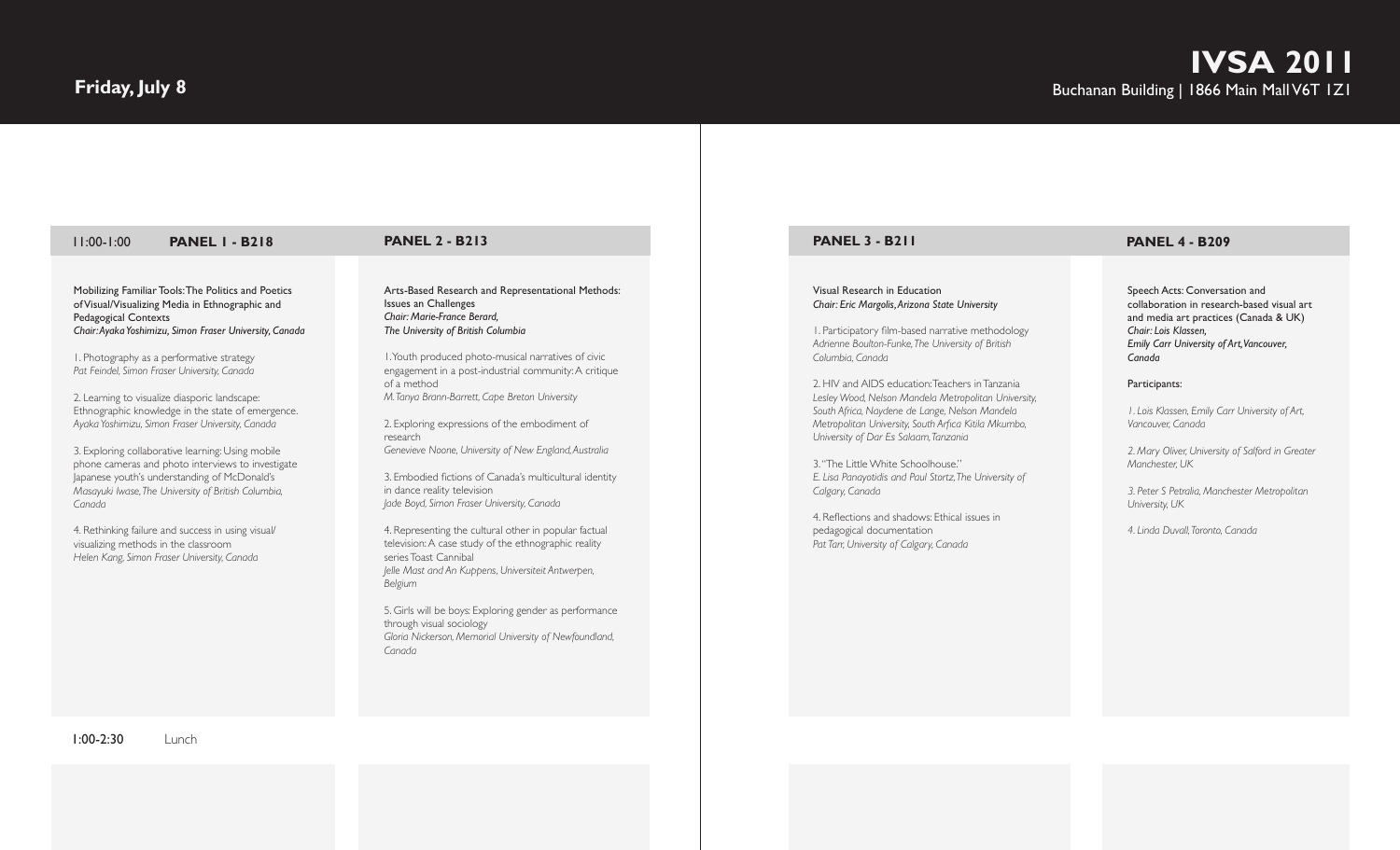# **Friday, July 8**

| $2:30-4:30$<br><b>PANEL I - B218</b>                                                                                                                                                                                                                                                                                                                                                                                                                                                                                                                                                                                                                                                                                                                                                                                                                                                                                              | <b>PANEL 2 - B213</b>                                                                                                                                                                                                                                                                                                                                                                                                                                                                                                                                                                                                                                                                                     | <b>PANEL 3 - B211</b>                                                                                                                                                                                                                                                                                                                                                                                                                                                                                                                                                                                                                                                                                                                            | <b>PANEL 4 - B209</b>                                                                                                                                                                                                                                                                                                                                                                                                                                                                                                                                                                                                 |
|-----------------------------------------------------------------------------------------------------------------------------------------------------------------------------------------------------------------------------------------------------------------------------------------------------------------------------------------------------------------------------------------------------------------------------------------------------------------------------------------------------------------------------------------------------------------------------------------------------------------------------------------------------------------------------------------------------------------------------------------------------------------------------------------------------------------------------------------------------------------------------------------------------------------------------------|-----------------------------------------------------------------------------------------------------------------------------------------------------------------------------------------------------------------------------------------------------------------------------------------------------------------------------------------------------------------------------------------------------------------------------------------------------------------------------------------------------------------------------------------------------------------------------------------------------------------------------------------------------------------------------------------------------------|--------------------------------------------------------------------------------------------------------------------------------------------------------------------------------------------------------------------------------------------------------------------------------------------------------------------------------------------------------------------------------------------------------------------------------------------------------------------------------------------------------------------------------------------------------------------------------------------------------------------------------------------------------------------------------------------------------------------------------------------------|-----------------------------------------------------------------------------------------------------------------------------------------------------------------------------------------------------------------------------------------------------------------------------------------------------------------------------------------------------------------------------------------------------------------------------------------------------------------------------------------------------------------------------------------------------------------------------------------------------------------------|
| Acts of Negotiation in Visual Research<br>Chair: Chessa Adsit-Morris.<br>The University of British Columbia<br>I. From object to academic paper - the use of visual<br>and tactile research methods to provide authentic<br>context<br>Alke Gröppel-Wegener, Staffordshire University, UK<br>2. From the child's point of view: Reflexivity and<br>ethics in collaborative visual research with children<br>Toril Jenssen, The University of Tromsø, Norway<br>3. Addressing the multidimensionality of invisibility in<br>visual research<br>Ravindra N. Mohabeer, Vancouver Island University,<br>Nanaimo, BC<br>4. Media production ecologies: a theoretical paradigm<br>for studies of visual and participatory media<br>Doris Baltruschat, The University of British Columbia<br>5. A wide view of Switzerland: How panoramas<br>create visual narratives.<br>Ricabeth Steiger, Swiss National Museum Zurich,<br>Switzerland | Sensing Community: Toward an Ethics of<br>Collaboration in Visual Research Practices<br>Chair: Adrienne Boulton-Funke.<br>The University of Britsh Columbia<br>Participants:<br>I. Andrew Bieler - Ph.D. III Communication & Culture Joint<br>Graduate Program York University/Ryerson University,<br>Canada<br>2. Paul Couillard Ph.D. III Communication & Culture Joint<br>Graduate Program York University/Ryerson University,<br>Canada<br>3. Kris Erickson - Ph.D. III Communication & Culture Joint<br>Graduate Program York University/Ryerson University,<br>Canada<br>4. Sara Martel - Ph.D. III Communication & Culture Joint<br>Graduate Program York University/Ryerson University,<br>Canada | pê-âcimohk: Canadian First Nations Digital Visual<br>Research<br>Chairs: Sheryl Peters and Roberta Stout,<br>York University, Canada<br>I, kiskino mâto tapanâsk - Digital stories of<br>intergenerational effects on professional First<br>Nations women whose mothers are residential<br>school survivors<br>Sheryl Peters and Roberta Stout, York University,<br>Canada<br>2. A "Cinema of Sovereignty": Working in the<br>cultural interface to create a model for fourth world<br>film pre-production and aesthetics.<br>Dorothy Christian, The University of British Columbia,<br>Canada<br>3. Visual strategies for critical place-based<br>knowledge, truth and reconciliation<br>Alannah Young Leon, The University of British Columbia | Dilemmas Involved in Visually Representing War and<br>Trauma<br>Chair: Joanne Littlefield, Colorado State University, US<br>I. Times of war and conflict: Exposure to traumatic<br>events<br>Debra Pentecost, The University of British Columbia and<br>Vancouver Island University, Canada<br>2. The visual work of photojournalists: Disasters, social<br>justice violations, and war<br>Patrice A. Keats, Simon Fraser University, Canada<br>3. The Navajo Times<br>Joanne Littlefield, Colorado State University, US<br>4. Shooting the dead: Photographs of dead bodies in<br>Israeli media<br>Tal Morse, London |

4:45-6:00 **IVSA - AGM** Buchanan - B213